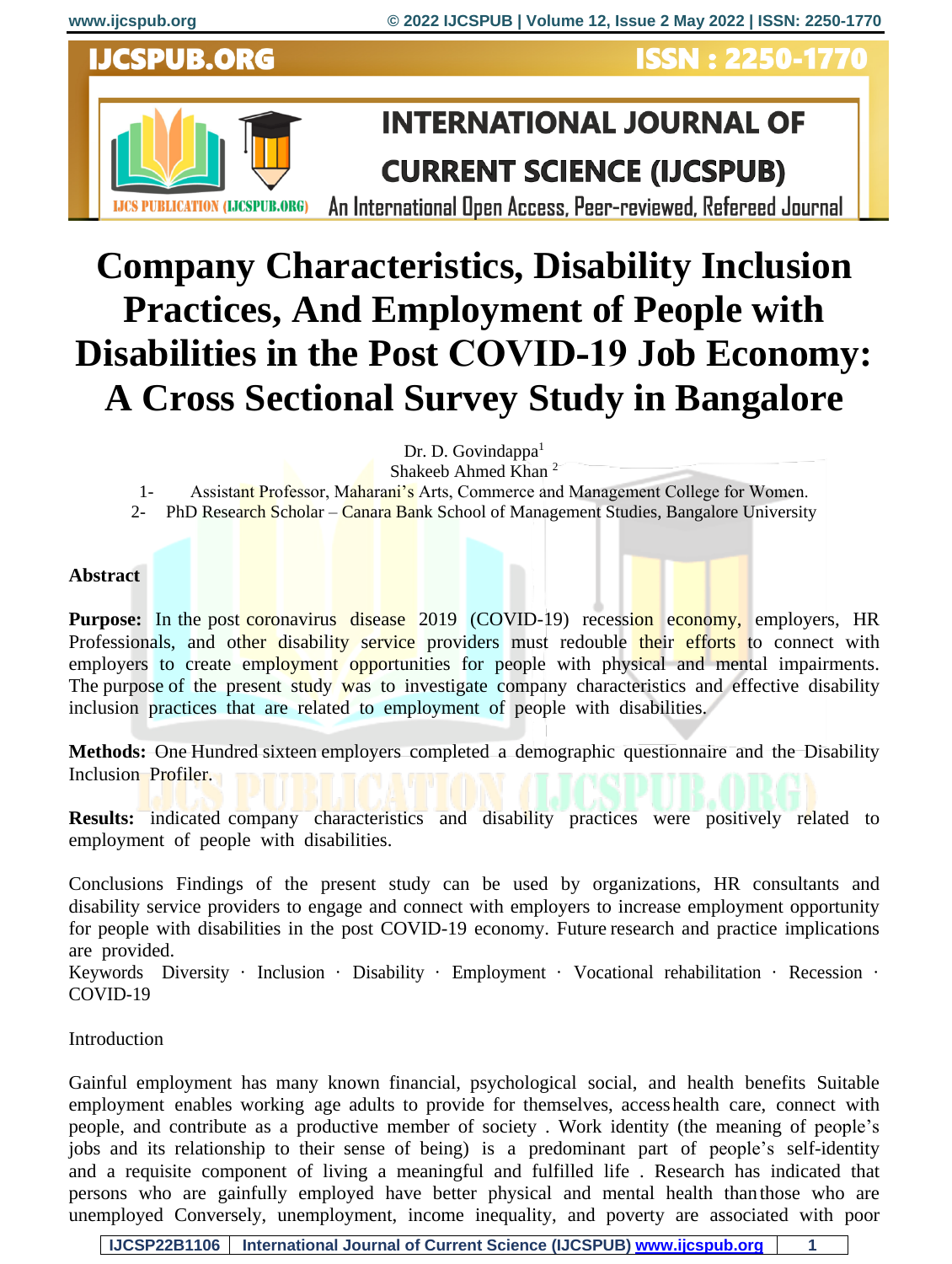physical and mental health, low self-esteem, and lower levels of life satisfaction, due to the loss of income, lack of access to health care, stigma, social isolation, and psycho- logical distress

Individuals with disabilities are one of the most stigmatized and marginalized groups in the world, which results in inequities in employment, as outlined above. .In the middle of 2019, when the Indian economy was booming full, many marginalized groups benefited from the robust economy and returned to the labor force in multitudes ,with the exception of people with disabilities. Despite the high demand for workers in 2019, employers were not hiring large numbers of people with disabilities

As a result of the coronavirus disease 2019 (COVID-19) pandemic, the Indian economy is entering another recession In September 2020, the employment-to- population ratio of 28.3% for workingage individuals with disabilities is significantly lower than the 70.0% rate for working-age people without disabilities. The unemployment rate for people with disabilities was 12.5% also higher than the 7.5% rate for people without disabilities In the post COVID-19 job economy, excess labor supply will significantly affect individuals with disabilities' ability to find or retain employment. As such, working-age adults with disabilities are vulnerable to the debilitating consequences of unemployment and poverty. To be effective in assisting people with disabilities find and retain employment in a grim economy, it is imperative to carefully review the employer practices literature for studies conducted before or after the recession . Lessons learned from these research studies can help transition specialists, rehabilitation counselors and other disability service providers better understand the impact of company characteristics employment policies, and disability inclusion practices on hiring and retaining **people** with disabilities in strong and weak economies.

Gopinath et a l. conducted a qualitative research study to examine characteristics of work environments and employers who are open to hiring and accommodating people with disabilities. They found that normative belief (i.e., commitments at the leadership/executive level that trickle down to all levels of the organization), diversity and dis-ability inclusion policies and procedures, a strong focus on ability not disability, and knowledge and experience provideing job accommodation and workplace supports characterized companies that are committed to hiring and supporting people with disabilities in their workforces. Many researchers collected more evidence on this topic by conducting a survey of employers found that including disability in the organization's diversity and inclusion policy and knowledge of the Persons with Disabilities Act 2016 and job accommodations were the most significant predictors of inclusion of people with disabilities in the workplace. Their findings are consistent with findings reported by previous research conducted in similar space.

Association of people with disability a Bangalore based NGO examined seven disability inclusion strategies (i.e., internship program, trial employment, special interviewing process, for-profit job placement, disability inclusion and diversity policies and procedures, and working with state vocational rehabilitation agencies) in a sample of employers in Bangalore . Results indicated all disability inclusion strategies in their study were positively related to hiring intention. It was reported that disability inclusion training is related to inclusion of people with disabilities in the workplace.

#### **Rationale for and Purpose of the Study**

.

In the post COVID-19 job economy, it will be more difficult to help persons with disabilities find and maintain gainful employment. Rehabilitation counselors, transition specialist, and disability service providers must make greater efforts to create employment opportunities for their clients. It is essential for leadership, managers, and counselors in state vocational rehabilitation agencies to focus on the local job economy, engage employers to identify their needs for specifically trained and skilled workers, and cooperate with local employers and educational institutions to provide customized training to people with disabilities to meet employer demands for skilled workers.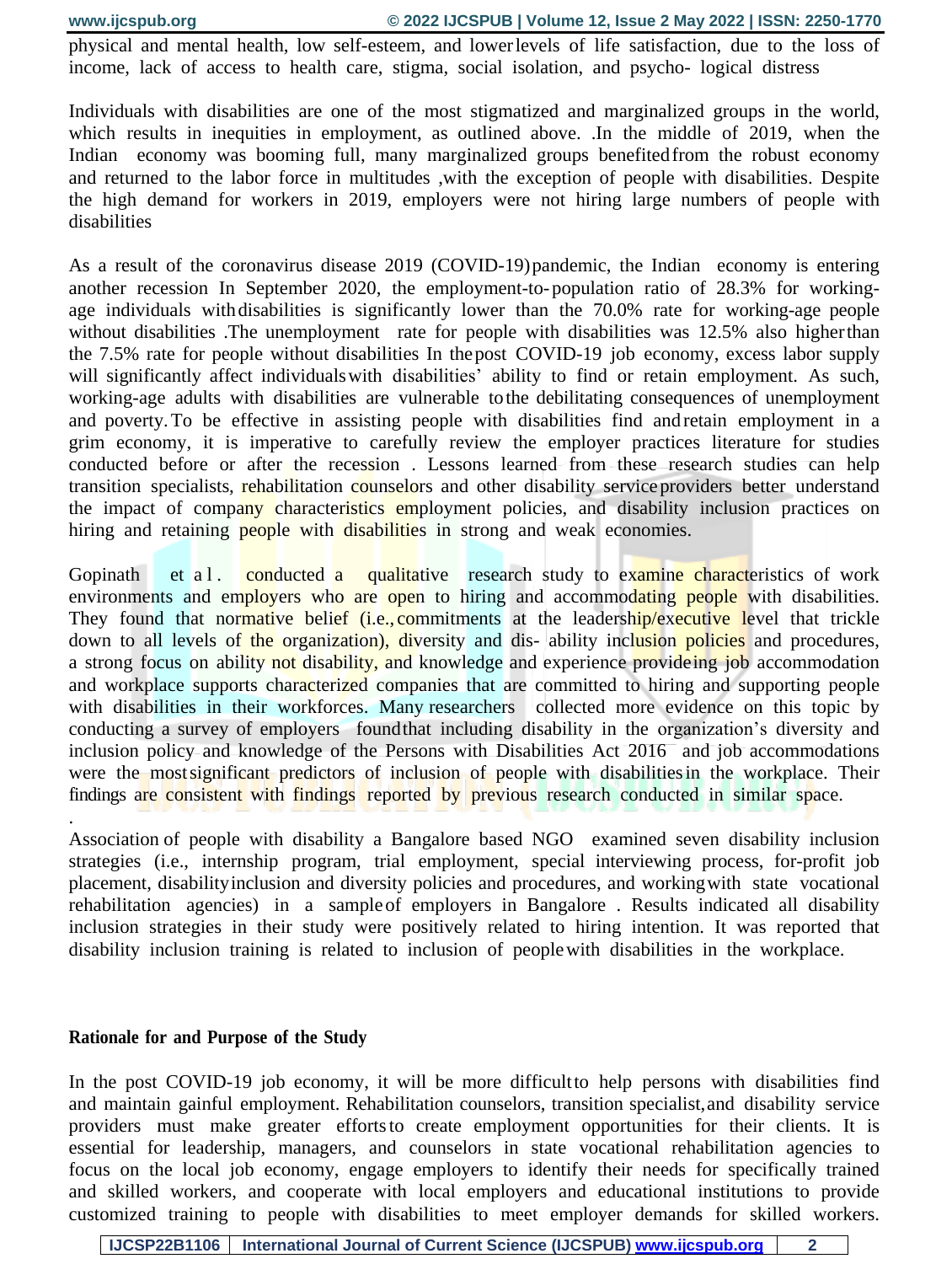There is an urgent need to identify characteristics of companies and disability inclusion practices that will lead to employment of people with disabilities especially during a recession. As a result, the purpose of the present study was to investigate company characteristics and effective disability inclusion practices that are related to employment of people with disabilities in the workplace. Findings from this study can provide a roadmap for state vocational rehabilitation agencies and community-based rehabilitation and health organizations to engage and connect with companies that are committed to hiring people with disabilities. The following research ques tions were investigated:

RQ1 What is the relationship between disability inclusion practices and employment participation of people with disabilities in the workplace?

RQ2 Do company characteristics and disability inclusion practices affect the employment rates of people with dis- abilities in the workplace?

## **Method Design**

A cross-section survey design was used for the present study.

Participants

Participants in this study included 116 human resources managers and professionals who made hiring decisions within their companies. The Organization for Economic Co-operation and Development (OECD) classification was used to designate company size. The majority of participants were employees of large size companies (greater than or equal to 250 employees; 48.7%), followed by medium size companies (between 50 and 249 employees; 29.1%) and small size companies (less than 50 employees; 22.2%). A range of industry types were represented, including Professional, Scientific, and Technical Services (21.0%); Health Care and Social Assistance (17.0%); Accommodation, Food services and Retail Trade (12.8%); Information Technology (8.4%); Finance and Insurance (7.7%), and Educational Ser- vices (7.7%). Only 9.2% of the participants' companies had more than 7% of employees with self-identified disabilities, while 90.8% of the participants indicated their companies had less than 7% of employees with disabilities in their workforces. Twenty percent of the participants indicated their companies did not have any employees with selfidentified disabilities.

Companies Characteristics

Company characteristics of interest for the current study include company size, Fortune 500 companies,. In the present study, the Organization for Eco- nomic Co-operation and Development's (OECD) definition for company size was used, which classifies small companies as having 10 to 49 employees, medium-sized companies as having 50 to 249 employees, and large-sized companies as those with 250 or more employees.

Disability Inclusion

Disability inclusion practices was assessed using the Disability Inclusion Profiler .This measure was developed based on the standard test development process recommended by Association of People with Disabilities. The test specifications, the a priority categories, and items for the a priori categories were developed based on a comprehensive review of the demand-side employment literature, a focus group and a Delphi study with employers to identify effective dis- ability inclusion practices. The final measure comprised 34 items and six a priori categories: (a) disability inclusion commitment, (b) disability inclusion policies and procedures, (c) disability inclusion preparedness, (d) disability inclusion resources, (e) disability inclusion strategies, and

(f) disability inclusion attitudes. Each item was rated on a 4-point Likert importance rating scale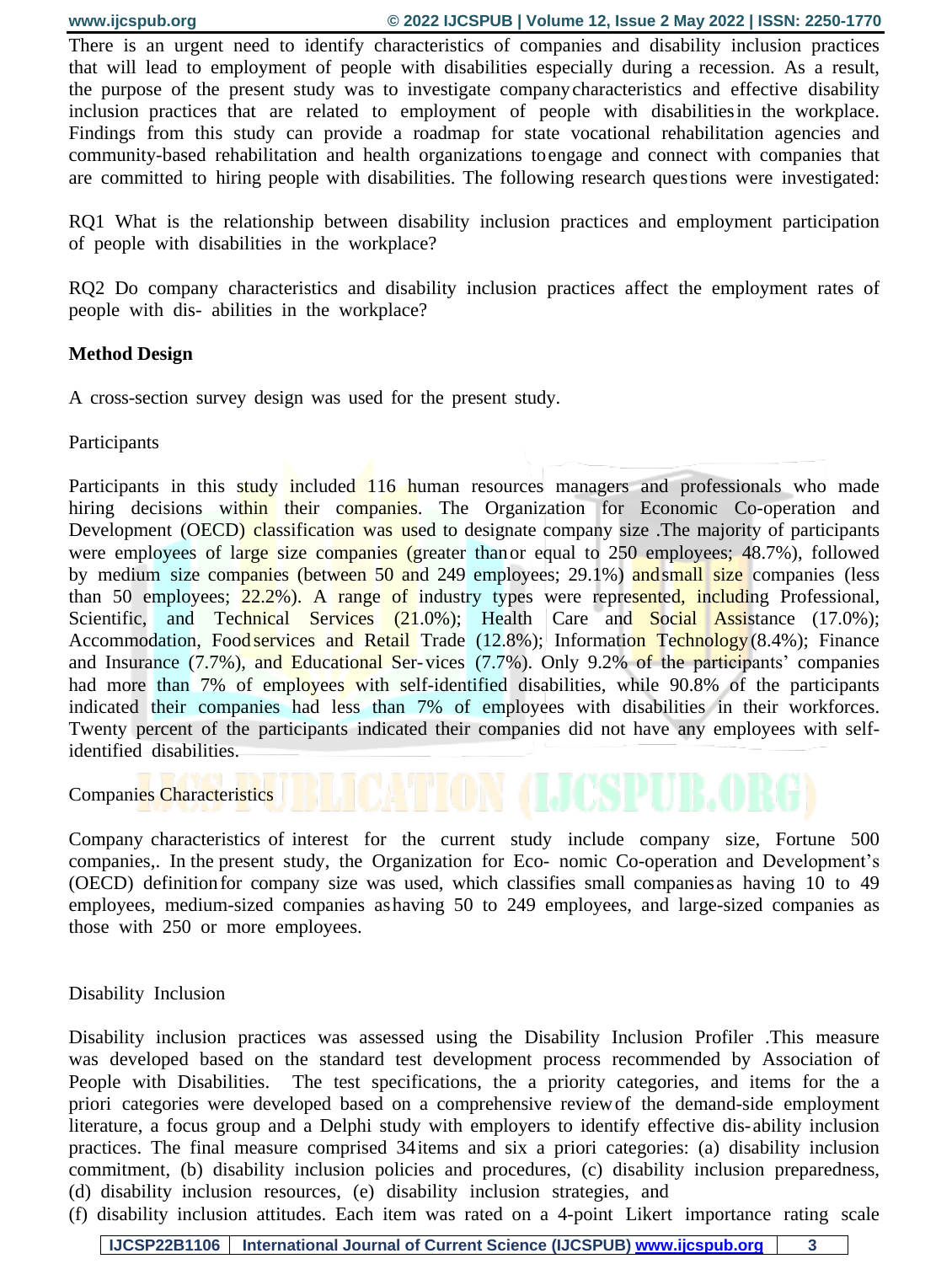$(1 = Not important, 2 = Somewhat important, 3 = Important, 4 = Very important)$  and a 4-point Likert implementation scale  $(1 = Not$  currently in implementation,  $2 = In$  planning for implementation,  $3$  = Partial implementation,  $4$  = Full implementation). In the present study, the internal consistency reliability coefficients (Cronbach's alpha) were 0.96 for the importance scale, 0.96 for the implementation scale, and 0.88 for the weighted implementation scale.

#### Utilization Rate

Percent of people with disabilities in the company's work- force was used as an external correlate to identify effective disability inclusion practices in the Disability Inclusion Profiler. Participants were asked to indicate the percent of individuals with self-identified disabilities in their workforce based on half percent increments, results ranged from 0% to greater than 7%. The mean utilization rate in this sample was  $2.75\%$  (SD =  $2.27\%$ ). Procedures

Amazon Mechanical Turk (MTurk) and Turk Prime was used to collect data for the present study. MTurk has been used by thousands of researchers to obtain sample participants while Turk Prime provides a more user-friendly interface and additional options for data collection The TurkPrime panel was used to recruit the target population

 (i.e., HR managers or project managers with hiring authority). Responders affiliated with MTurk and TurkPrime. The Disability Inclusion Profiler takes about 15 minutes to complete

#### Data Analysis

The Statistical Package for the Social Sciences (SPSS 25.0) was used to analyze data for the present study. Descriptive statistics were computed to provide information related to the demographic characteristics of the participants; co-relational analyses were computed to evaluate the relationships between disability inclusion practices and employment rates of people with disabilities in the workplace; and three analysis of variance (ANOVAs) were computed to compare utilization rates of people with disabilities based on company characteristics. For ease of interpretation, we have converted the weighted implementation total scores to T-scores with a mean of 50 and a standard deviation of 10.

#### Results

In the present study, human resources managers and professionals who made hiring decisions were asked to rate the importance and stages of implementation of 34 disability inclusion practices identified in the Disability Inclusion Profiler. Means and standard deviations of the importance, implementation, and weighted implementation scores for the disability inclusion practices, along with the correlations between these practices and employment of people with dis- abilities in their workplace are presented in Table [1.](#page-4-0)

Disability Inclusion Practices and Employmentof People with Disabilities

As indicated in Table [1,](#page-4-0) there are 10 disability inclusion practices that are significantly associated with employment rates of people with disabilities in the workplace (Pearson correlation coefficients between 0.20 and 0.26,  $p < .001$ ; close to a medium effect size; which represent the commitment of leadership/executive management in the organizations to support the inclusion of people with disabilities: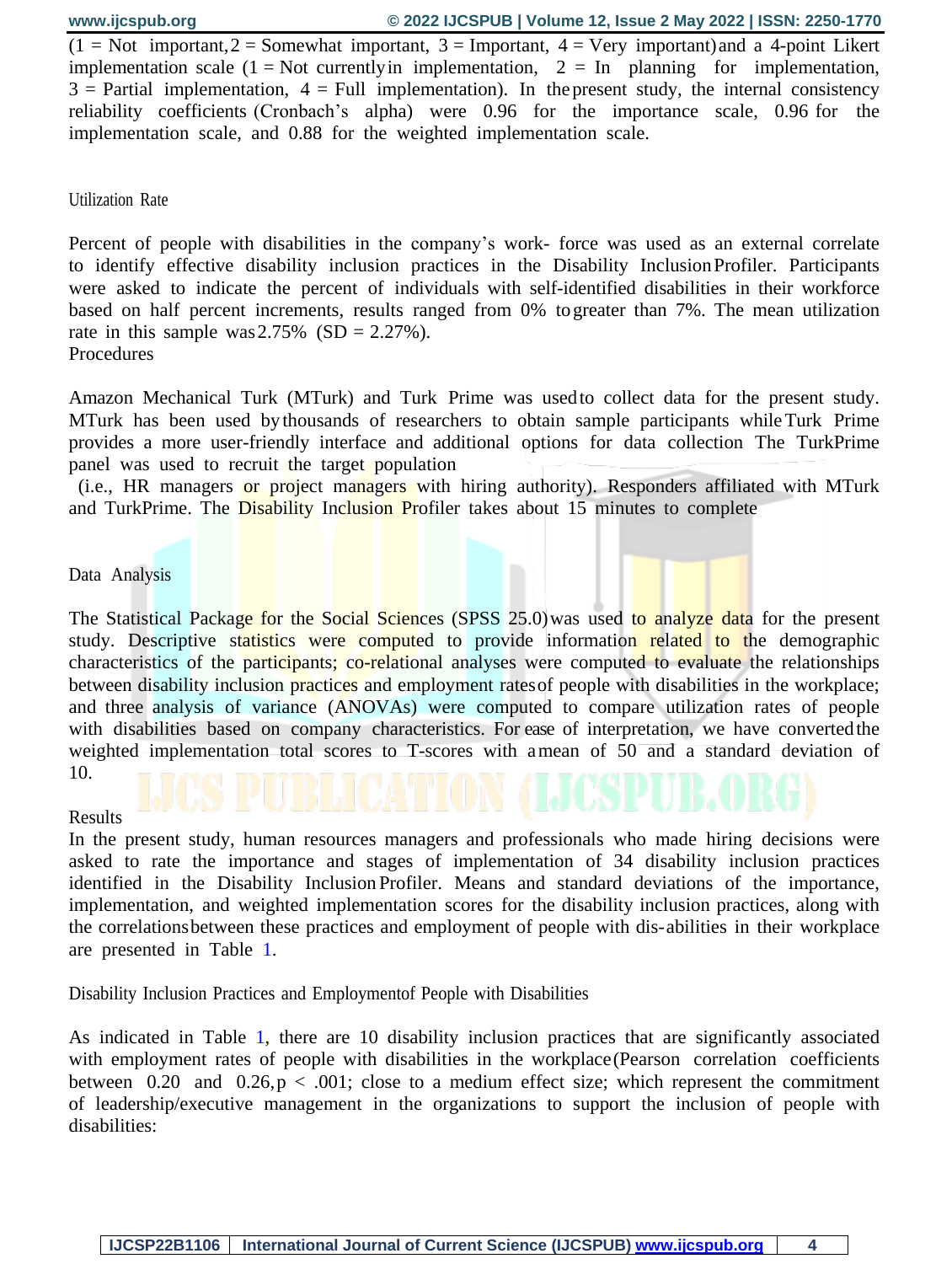<span id="page-4-0"></span>Table 1 Relationship between disability inclusion practices and employment of people with disabilities in the workplace

# SOC score M

| $r^{b}$<br>impor-tance(SD)<br>$\  \text{ce} \text{ score}(\text{SD}) \ $<br>$M$ (SD)<br>score<br>M<br>(SD)<br>0.105<br>$17***$<br>1. Include disability in the company's 3.32<br>3.21(0.96)<br>0.032<br>diversity and inclusion<br>(0.008)<br>(0.042)<br>(0.83)<br>$22***$<br>2. Post statement of commitment to 3.21<br>3.00(1.09)<br>0.031<br>0.095<br>(0.007)<br>(0.042)<br>hiring people with disabilities.<br>(0.88)<br>3.21<br>3.04(1.05)<br>0.031<br>0.098<br>abilities on company website<br>19***<br>3. Have stay-at-work and return-to-work $(0.90)$<br>(0.009)<br>(0.048).06<br>retention policies<br>0.096<br>$15***$<br>4. Include "work and disability" as a 3.19<br>3.07(1.03)<br>0.031<br>(0.007)<br>(0.039)<br>topic in the company's<br>(0.87)<br>5. Include "work and disability" as $a\beta$ .16<br>$.18***$<br>2.98(1.09)<br>0.030<br>0.093<br>topic in the company's<br>(0.92)<br>(0.007)<br>(0.042)<br>6. Have strategies to attract qualified <sup>3.05</sup><br>2.75(1.12)<br>0.083<br>0.029<br>(0.041)<br>(0.008)<br>applications from<br>(0.95)<br>$19***$<br>2.35(1.19)<br>internship<br>0.027<br>0.067<br>Have<br>summer <sub>2.81</sub><br>7.<br>and<br>employment programs directed toward(1.06)<br>(0.008)<br>(0.043)<br>high school and college students with<br>disabilities<br>0.028<br>0.074<br>$.25***$<br>8. Participate in job fairs for people with 2.91<br>2.53(1.24)<br>disabilities<br>(0.044)<br>(0.98)<br>(0.007)<br>$23***$<br>2.77(1.19)<br>0.085<br>contractual)3.08<br>0.029<br>9.<br>in-house<br>Have<br>$($ or<br>(0.008)<br>(0.045)<br>disability management<br>(0.99)<br>to the ADA and job accommodations<br>$17***$<br>0.030<br>10.<br>Senior leadership communicates 3.09<br>2.79(1.12)<br>0.084<br>clearly and affirmatively the company's (0.90)<br>(0.007)<br>(0.040)<br>commitment<br>recruit<br>hire<br>and<br>to<br>people with disabilities<br>$19***$<br>0.028<br>0.078<br>11. Identify and select partners that can<br>2.63(1.16)<br>be valuable in<br>(0.007)<br>(0.042)<br>2.99(0.97)<br>12. Have internal and external resources<br>to support the goals of the company's<br>disability<br>employment<br>and<br>inclusion<br>program<br>19***<br>3.08(0.94)<br>2.75(1.15)<br>0.029<br>13. Have internal and external resources<br>to support the goals of the company's<br>(0.007)<br>disability<br>employment<br>and<br>inclusion<br>program<br>$.22***$<br>1.97(1.20)<br>0.020<br>0.045<br>14. Have a senior executive with<br>a2.11<br>(0.009)<br>(0.040)<br>disability<br>(1.07)<br>$.22***$<br>hiring<br>15. Have a<br>a2.19<br>2.08(1.23)<br>0.021<br>0.050<br>with<br>manager<br>(0.043)<br>(1.08)<br>(0.009)<br>disability | Disability inclusion practice | Importan SOC scorea MRelative |  |  | Weighted | Pearson |
|--------------------------------------------------------------------------------------------------------------------------------------------------------------------------------------------------------------------------------------------------------------------------------------------------------------------------------------------------------------------------------------------------------------------------------------------------------------------------------------------------------------------------------------------------------------------------------------------------------------------------------------------------------------------------------------------------------------------------------------------------------------------------------------------------------------------------------------------------------------------------------------------------------------------------------------------------------------------------------------------------------------------------------------------------------------------------------------------------------------------------------------------------------------------------------------------------------------------------------------------------------------------------------------------------------------------------------------------------------------------------------------------------------------------------------------------------------------------------------------------------------------------------------------------------------------------------------------------------------------------------------------------------------------------------------------------------------------------------------------------------------------------------------------------------------------------------------------------------------------------------------------------------------------------------------------------------------------------------------------------------------------------------------------------------------------------------------------------------------------------------------------------------------------------------------------------------------------------------------------------------------------------------------------------------------------------------------------------------------------------------------------------------------------------------------------------------------------------------------------------------------------------------------------------------------------------------------------------------------------------------------------------------------------------------------------------------------|-------------------------------|-------------------------------|--|--|----------|---------|
|                                                                                                                                                                                                                                                                                                                                                                                                                                                                                                                                                                                                                                                                                                                                                                                                                                                                                                                                                                                                                                                                                                                                                                                                                                                                                                                                                                                                                                                                                                                                                                                                                                                                                                                                                                                                                                                                                                                                                                                                                                                                                                                                                                                                                                                                                                                                                                                                                                                                                                                                                                                                                                                                                                        |                               |                               |  |  |          |         |
|                                                                                                                                                                                                                                                                                                                                                                                                                                                                                                                                                                                                                                                                                                                                                                                                                                                                                                                                                                                                                                                                                                                                                                                                                                                                                                                                                                                                                                                                                                                                                                                                                                                                                                                                                                                                                                                                                                                                                                                                                                                                                                                                                                                                                                                                                                                                                                                                                                                                                                                                                                                                                                                                                                        |                               |                               |  |  |          |         |
|                                                                                                                                                                                                                                                                                                                                                                                                                                                                                                                                                                                                                                                                                                                                                                                                                                                                                                                                                                                                                                                                                                                                                                                                                                                                                                                                                                                                                                                                                                                                                                                                                                                                                                                                                                                                                                                                                                                                                                                                                                                                                                                                                                                                                                                                                                                                                                                                                                                                                                                                                                                                                                                                                                        |                               |                               |  |  |          |         |
|                                                                                                                                                                                                                                                                                                                                                                                                                                                                                                                                                                                                                                                                                                                                                                                                                                                                                                                                                                                                                                                                                                                                                                                                                                                                                                                                                                                                                                                                                                                                                                                                                                                                                                                                                                                                                                                                                                                                                                                                                                                                                                                                                                                                                                                                                                                                                                                                                                                                                                                                                                                                                                                                                                        |                               |                               |  |  |          |         |
|                                                                                                                                                                                                                                                                                                                                                                                                                                                                                                                                                                                                                                                                                                                                                                                                                                                                                                                                                                                                                                                                                                                                                                                                                                                                                                                                                                                                                                                                                                                                                                                                                                                                                                                                                                                                                                                                                                                                                                                                                                                                                                                                                                                                                                                                                                                                                                                                                                                                                                                                                                                                                                                                                                        |                               |                               |  |  |          |         |
|                                                                                                                                                                                                                                                                                                                                                                                                                                                                                                                                                                                                                                                                                                                                                                                                                                                                                                                                                                                                                                                                                                                                                                                                                                                                                                                                                                                                                                                                                                                                                                                                                                                                                                                                                                                                                                                                                                                                                                                                                                                                                                                                                                                                                                                                                                                                                                                                                                                                                                                                                                                                                                                                                                        |                               |                               |  |  |          |         |
|                                                                                                                                                                                                                                                                                                                                                                                                                                                                                                                                                                                                                                                                                                                                                                                                                                                                                                                                                                                                                                                                                                                                                                                                                                                                                                                                                                                                                                                                                                                                                                                                                                                                                                                                                                                                                                                                                                                                                                                                                                                                                                                                                                                                                                                                                                                                                                                                                                                                                                                                                                                                                                                                                                        |                               |                               |  |  |          |         |
|                                                                                                                                                                                                                                                                                                                                                                                                                                                                                                                                                                                                                                                                                                                                                                                                                                                                                                                                                                                                                                                                                                                                                                                                                                                                                                                                                                                                                                                                                                                                                                                                                                                                                                                                                                                                                                                                                                                                                                                                                                                                                                                                                                                                                                                                                                                                                                                                                                                                                                                                                                                                                                                                                                        |                               |                               |  |  |          |         |
|                                                                                                                                                                                                                                                                                                                                                                                                                                                                                                                                                                                                                                                                                                                                                                                                                                                                                                                                                                                                                                                                                                                                                                                                                                                                                                                                                                                                                                                                                                                                                                                                                                                                                                                                                                                                                                                                                                                                                                                                                                                                                                                                                                                                                                                                                                                                                                                                                                                                                                                                                                                                                                                                                                        |                               |                               |  |  |          |         |
|                                                                                                                                                                                                                                                                                                                                                                                                                                                                                                                                                                                                                                                                                                                                                                                                                                                                                                                                                                                                                                                                                                                                                                                                                                                                                                                                                                                                                                                                                                                                                                                                                                                                                                                                                                                                                                                                                                                                                                                                                                                                                                                                                                                                                                                                                                                                                                                                                                                                                                                                                                                                                                                                                                        |                               |                               |  |  |          |         |
|                                                                                                                                                                                                                                                                                                                                                                                                                                                                                                                                                                                                                                                                                                                                                                                                                                                                                                                                                                                                                                                                                                                                                                                                                                                                                                                                                                                                                                                                                                                                                                                                                                                                                                                                                                                                                                                                                                                                                                                                                                                                                                                                                                                                                                                                                                                                                                                                                                                                                                                                                                                                                                                                                                        |                               |                               |  |  |          |         |
|                                                                                                                                                                                                                                                                                                                                                                                                                                                                                                                                                                                                                                                                                                                                                                                                                                                                                                                                                                                                                                                                                                                                                                                                                                                                                                                                                                                                                                                                                                                                                                                                                                                                                                                                                                                                                                                                                                                                                                                                                                                                                                                                                                                                                                                                                                                                                                                                                                                                                                                                                                                                                                                                                                        |                               |                               |  |  |          |         |
|                                                                                                                                                                                                                                                                                                                                                                                                                                                                                                                                                                                                                                                                                                                                                                                                                                                                                                                                                                                                                                                                                                                                                                                                                                                                                                                                                                                                                                                                                                                                                                                                                                                                                                                                                                                                                                                                                                                                                                                                                                                                                                                                                                                                                                                                                                                                                                                                                                                                                                                                                                                                                                                                                                        |                               |                               |  |  |          |         |
|                                                                                                                                                                                                                                                                                                                                                                                                                                                                                                                                                                                                                                                                                                                                                                                                                                                                                                                                                                                                                                                                                                                                                                                                                                                                                                                                                                                                                                                                                                                                                                                                                                                                                                                                                                                                                                                                                                                                                                                                                                                                                                                                                                                                                                                                                                                                                                                                                                                                                                                                                                                                                                                                                                        |                               |                               |  |  |          |         |
|                                                                                                                                                                                                                                                                                                                                                                                                                                                                                                                                                                                                                                                                                                                                                                                                                                                                                                                                                                                                                                                                                                                                                                                                                                                                                                                                                                                                                                                                                                                                                                                                                                                                                                                                                                                                                                                                                                                                                                                                                                                                                                                                                                                                                                                                                                                                                                                                                                                                                                                                                                                                                                                                                                        |                               |                               |  |  |          |         |
|                                                                                                                                                                                                                                                                                                                                                                                                                                                                                                                                                                                                                                                                                                                                                                                                                                                                                                                                                                                                                                                                                                                                                                                                                                                                                                                                                                                                                                                                                                                                                                                                                                                                                                                                                                                                                                                                                                                                                                                                                                                                                                                                                                                                                                                                                                                                                                                                                                                                                                                                                                                                                                                                                                        |                               |                               |  |  |          |         |
|                                                                                                                                                                                                                                                                                                                                                                                                                                                                                                                                                                                                                                                                                                                                                                                                                                                                                                                                                                                                                                                                                                                                                                                                                                                                                                                                                                                                                                                                                                                                                                                                                                                                                                                                                                                                                                                                                                                                                                                                                                                                                                                                                                                                                                                                                                                                                                                                                                                                                                                                                                                                                                                                                                        |                               |                               |  |  |          |         |
|                                                                                                                                                                                                                                                                                                                                                                                                                                                                                                                                                                                                                                                                                                                                                                                                                                                                                                                                                                                                                                                                                                                                                                                                                                                                                                                                                                                                                                                                                                                                                                                                                                                                                                                                                                                                                                                                                                                                                                                                                                                                                                                                                                                                                                                                                                                                                                                                                                                                                                                                                                                                                                                                                                        |                               |                               |  |  |          |         |
|                                                                                                                                                                                                                                                                                                                                                                                                                                                                                                                                                                                                                                                                                                                                                                                                                                                                                                                                                                                                                                                                                                                                                                                                                                                                                                                                                                                                                                                                                                                                                                                                                                                                                                                                                                                                                                                                                                                                                                                                                                                                                                                                                                                                                                                                                                                                                                                                                                                                                                                                                                                                                                                                                                        |                               |                               |  |  |          |         |
|                                                                                                                                                                                                                                                                                                                                                                                                                                                                                                                                                                                                                                                                                                                                                                                                                                                                                                                                                                                                                                                                                                                                                                                                                                                                                                                                                                                                                                                                                                                                                                                                                                                                                                                                                                                                                                                                                                                                                                                                                                                                                                                                                                                                                                                                                                                                                                                                                                                                                                                                                                                                                                                                                                        |                               |                               |  |  |          |         |
|                                                                                                                                                                                                                                                                                                                                                                                                                                                                                                                                                                                                                                                                                                                                                                                                                                                                                                                                                                                                                                                                                                                                                                                                                                                                                                                                                                                                                                                                                                                                                                                                                                                                                                                                                                                                                                                                                                                                                                                                                                                                                                                                                                                                                                                                                                                                                                                                                                                                                                                                                                                                                                                                                                        |                               |                               |  |  |          |         |
|                                                                                                                                                                                                                                                                                                                                                                                                                                                                                                                                                                                                                                                                                                                                                                                                                                                                                                                                                                                                                                                                                                                                                                                                                                                                                                                                                                                                                                                                                                                                                                                                                                                                                                                                                                                                                                                                                                                                                                                                                                                                                                                                                                                                                                                                                                                                                                                                                                                                                                                                                                                                                                                                                                        |                               |                               |  |  |          |         |
|                                                                                                                                                                                                                                                                                                                                                                                                                                                                                                                                                                                                                                                                                                                                                                                                                                                                                                                                                                                                                                                                                                                                                                                                                                                                                                                                                                                                                                                                                                                                                                                                                                                                                                                                                                                                                                                                                                                                                                                                                                                                                                                                                                                                                                                                                                                                                                                                                                                                                                                                                                                                                                                                                                        |                               |                               |  |  |          |         |
|                                                                                                                                                                                                                                                                                                                                                                                                                                                                                                                                                                                                                                                                                                                                                                                                                                                                                                                                                                                                                                                                                                                                                                                                                                                                                                                                                                                                                                                                                                                                                                                                                                                                                                                                                                                                                                                                                                                                                                                                                                                                                                                                                                                                                                                                                                                                                                                                                                                                                                                                                                                                                                                                                                        |                               |                               |  |  |          |         |
|                                                                                                                                                                                                                                                                                                                                                                                                                                                                                                                                                                                                                                                                                                                                                                                                                                                                                                                                                                                                                                                                                                                                                                                                                                                                                                                                                                                                                                                                                                                                                                                                                                                                                                                                                                                                                                                                                                                                                                                                                                                                                                                                                                                                                                                                                                                                                                                                                                                                                                                                                                                                                                                                                                        |                               |                               |  |  |          |         |
|                                                                                                                                                                                                                                                                                                                                                                                                                                                                                                                                                                                                                                                                                                                                                                                                                                                                                                                                                                                                                                                                                                                                                                                                                                                                                                                                                                                                                                                                                                                                                                                                                                                                                                                                                                                                                                                                                                                                                                                                                                                                                                                                                                                                                                                                                                                                                                                                                                                                                                                                                                                                                                                                                                        |                               |                               |  |  |          |         |
|                                                                                                                                                                                                                                                                                                                                                                                                                                                                                                                                                                                                                                                                                                                                                                                                                                                                                                                                                                                                                                                                                                                                                                                                                                                                                                                                                                                                                                                                                                                                                                                                                                                                                                                                                                                                                                                                                                                                                                                                                                                                                                                                                                                                                                                                                                                                                                                                                                                                                                                                                                                                                                                                                                        |                               |                               |  |  |          |         |
|                                                                                                                                                                                                                                                                                                                                                                                                                                                                                                                                                                                                                                                                                                                                                                                                                                                                                                                                                                                                                                                                                                                                                                                                                                                                                                                                                                                                                                                                                                                                                                                                                                                                                                                                                                                                                                                                                                                                                                                                                                                                                                                                                                                                                                                                                                                                                                                                                                                                                                                                                                                                                                                                                                        |                               |                               |  |  |          |         |
|                                                                                                                                                                                                                                                                                                                                                                                                                                                                                                                                                                                                                                                                                                                                                                                                                                                                                                                                                                                                                                                                                                                                                                                                                                                                                                                                                                                                                                                                                                                                                                                                                                                                                                                                                                                                                                                                                                                                                                                                                                                                                                                                                                                                                                                                                                                                                                                                                                                                                                                                                                                                                                                                                                        |                               |                               |  |  |          |         |
|                                                                                                                                                                                                                                                                                                                                                                                                                                                                                                                                                                                                                                                                                                                                                                                                                                                                                                                                                                                                                                                                                                                                                                                                                                                                                                                                                                                                                                                                                                                                                                                                                                                                                                                                                                                                                                                                                                                                                                                                                                                                                                                                                                                                                                                                                                                                                                                                                                                                                                                                                                                                                                                                                                        |                               |                               |  |  |          |         |
|                                                                                                                                                                                                                                                                                                                                                                                                                                                                                                                                                                                                                                                                                                                                                                                                                                                                                                                                                                                                                                                                                                                                                                                                                                                                                                                                                                                                                                                                                                                                                                                                                                                                                                                                                                                                                                                                                                                                                                                                                                                                                                                                                                                                                                                                                                                                                                                                                                                                                                                                                                                                                                                                                                        |                               |                               |  |  |          |         |
|                                                                                                                                                                                                                                                                                                                                                                                                                                                                                                                                                                                                                                                                                                                                                                                                                                                                                                                                                                                                                                                                                                                                                                                                                                                                                                                                                                                                                                                                                                                                                                                                                                                                                                                                                                                                                                                                                                                                                                                                                                                                                                                                                                                                                                                                                                                                                                                                                                                                                                                                                                                                                                                                                                        |                               |                               |  |  |          |         |
|                                                                                                                                                                                                                                                                                                                                                                                                                                                                                                                                                                                                                                                                                                                                                                                                                                                                                                                                                                                                                                                                                                                                                                                                                                                                                                                                                                                                                                                                                                                                                                                                                                                                                                                                                                                                                                                                                                                                                                                                                                                                                                                                                                                                                                                                                                                                                                                                                                                                                                                                                                                                                                                                                                        |                               |                               |  |  |          |         |
|                                                                                                                                                                                                                                                                                                                                                                                                                                                                                                                                                                                                                                                                                                                                                                                                                                                                                                                                                                                                                                                                                                                                                                                                                                                                                                                                                                                                                                                                                                                                                                                                                                                                                                                                                                                                                                                                                                                                                                                                                                                                                                                                                                                                                                                                                                                                                                                                                                                                                                                                                                                                                                                                                                        |                               |                               |  |  |          |         |
|                                                                                                                                                                                                                                                                                                                                                                                                                                                                                                                                                                                                                                                                                                                                                                                                                                                                                                                                                                                                                                                                                                                                                                                                                                                                                                                                                                                                                                                                                                                                                                                                                                                                                                                                                                                                                                                                                                                                                                                                                                                                                                                                                                                                                                                                                                                                                                                                                                                                                                                                                                                                                                                                                                        |                               |                               |  |  |          |         |
|                                                                                                                                                                                                                                                                                                                                                                                                                                                                                                                                                                                                                                                                                                                                                                                                                                                                                                                                                                                                                                                                                                                                                                                                                                                                                                                                                                                                                                                                                                                                                                                                                                                                                                                                                                                                                                                                                                                                                                                                                                                                                                                                                                                                                                                                                                                                                                                                                                                                                                                                                                                                                                                                                                        |                               |                               |  |  |          |         |
|                                                                                                                                                                                                                                                                                                                                                                                                                                                                                                                                                                                                                                                                                                                                                                                                                                                                                                                                                                                                                                                                                                                                                                                                                                                                                                                                                                                                                                                                                                                                                                                                                                                                                                                                                                                                                                                                                                                                                                                                                                                                                                                                                                                                                                                                                                                                                                                                                                                                                                                                                                                                                                                                                                        |                               |                               |  |  |          |         |
|                                                                                                                                                                                                                                                                                                                                                                                                                                                                                                                                                                                                                                                                                                                                                                                                                                                                                                                                                                                                                                                                                                                                                                                                                                                                                                                                                                                                                                                                                                                                                                                                                                                                                                                                                                                                                                                                                                                                                                                                                                                                                                                                                                                                                                                                                                                                                                                                                                                                                                                                                                                                                                                                                                        |                               |                               |  |  |          |         |
|                                                                                                                                                                                                                                                                                                                                                                                                                                                                                                                                                                                                                                                                                                                                                                                                                                                                                                                                                                                                                                                                                                                                                                                                                                                                                                                                                                                                                                                                                                                                                                                                                                                                                                                                                                                                                                                                                                                                                                                                                                                                                                                                                                                                                                                                                                                                                                                                                                                                                                                                                                                                                                                                                                        |                               |                               |  |  |          |         |
|                                                                                                                                                                                                                                                                                                                                                                                                                                                                                                                                                                                                                                                                                                                                                                                                                                                                                                                                                                                                                                                                                                                                                                                                                                                                                                                                                                                                                                                                                                                                                                                                                                                                                                                                                                                                                                                                                                                                                                                                                                                                                                                                                                                                                                                                                                                                                                                                                                                                                                                                                                                                                                                                                                        |                               |                               |  |  |          |         |
|                                                                                                                                                                                                                                                                                                                                                                                                                                                                                                                                                                                                                                                                                                                                                                                                                                                                                                                                                                                                                                                                                                                                                                                                                                                                                                                                                                                                                                                                                                                                                                                                                                                                                                                                                                                                                                                                                                                                                                                                                                                                                                                                                                                                                                                                                                                                                                                                                                                                                                                                                                                                                                                                                                        |                               |                               |  |  |          |         |
|                                                                                                                                                                                                                                                                                                                                                                                                                                                                                                                                                                                                                                                                                                                                                                                                                                                                                                                                                                                                                                                                                                                                                                                                                                                                                                                                                                                                                                                                                                                                                                                                                                                                                                                                                                                                                                                                                                                                                                                                                                                                                                                                                                                                                                                                                                                                                                                                                                                                                                                                                                                                                                                                                                        |                               |                               |  |  |          |         |
|                                                                                                                                                                                                                                                                                                                                                                                                                                                                                                                                                                                                                                                                                                                                                                                                                                                                                                                                                                                                                                                                                                                                                                                                                                                                                                                                                                                                                                                                                                                                                                                                                                                                                                                                                                                                                                                                                                                                                                                                                                                                                                                                                                                                                                                                                                                                                                                                                                                                                                                                                                                                                                                                                                        |                               |                               |  |  |          |         |
|                                                                                                                                                                                                                                                                                                                                                                                                                                                                                                                                                                                                                                                                                                                                                                                                                                                                                                                                                                                                                                                                                                                                                                                                                                                                                                                                                                                                                                                                                                                                                                                                                                                                                                                                                                                                                                                                                                                                                                                                                                                                                                                                                                                                                                                                                                                                                                                                                                                                                                                                                                                                                                                                                                        |                               |                               |  |  |          |         |
|                                                                                                                                                                                                                                                                                                                                                                                                                                                                                                                                                                                                                                                                                                                                                                                                                                                                                                                                                                                                                                                                                                                                                                                                                                                                                                                                                                                                                                                                                                                                                                                                                                                                                                                                                                                                                                                                                                                                                                                                                                                                                                                                                                                                                                                                                                                                                                                                                                                                                                                                                                                                                                                                                                        |                               |                               |  |  |          |         |
|                                                                                                                                                                                                                                                                                                                                                                                                                                                                                                                                                                                                                                                                                                                                                                                                                                                                                                                                                                                                                                                                                                                                                                                                                                                                                                                                                                                                                                                                                                                                                                                                                                                                                                                                                                                                                                                                                                                                                                                                                                                                                                                                                                                                                                                                                                                                                                                                                                                                                                                                                                                                                                                                                                        |                               |                               |  |  |          |         |

**IJCSP22B1106 International Journal of Current Science (IJCSPUB) [www.ijcspub.org](http://www.ijcrt.org/) 5**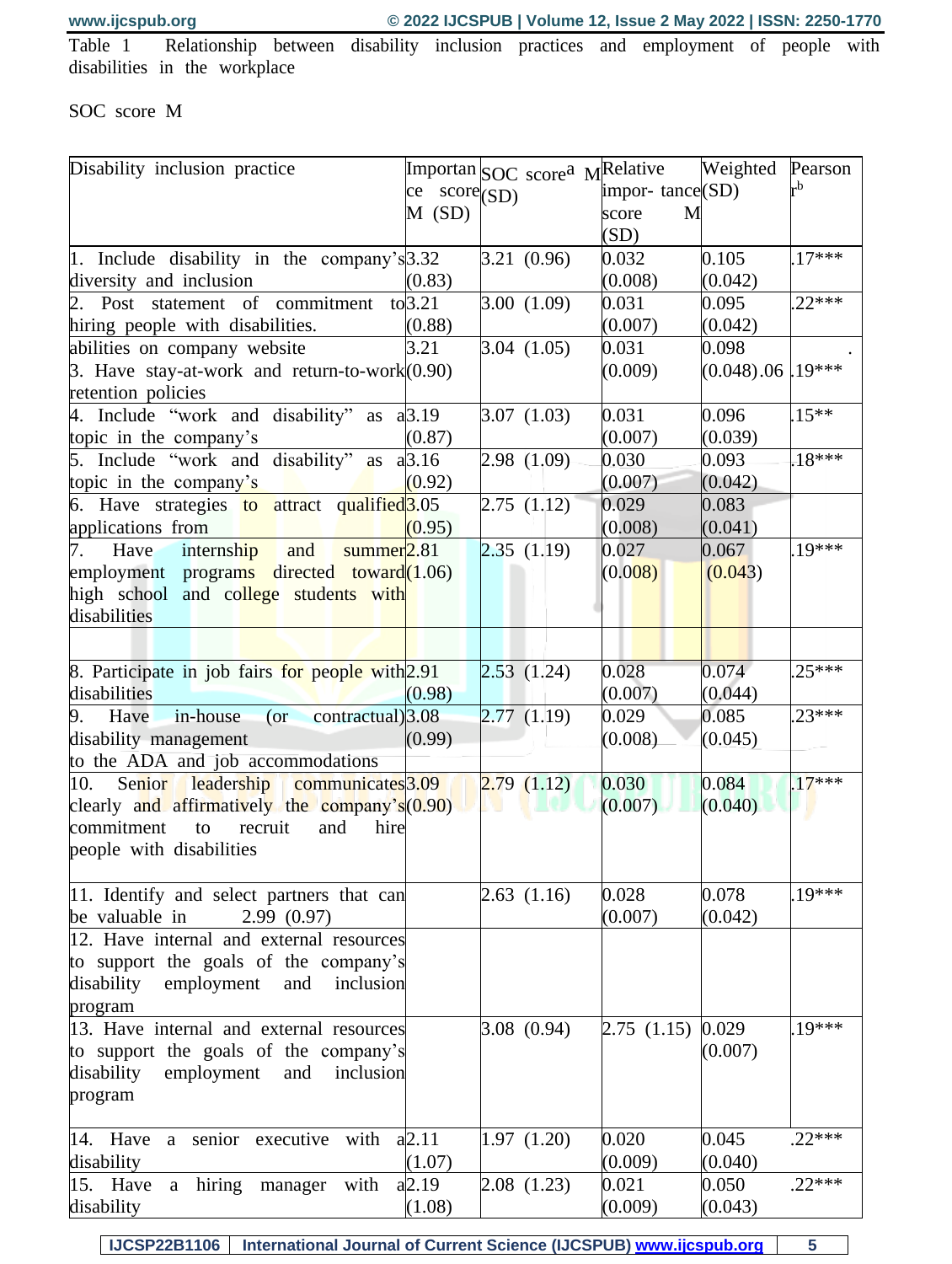| www.ijcspub.org                                |           | © 2022 IJCSPUB   Volume 12, Issue 2 May 2022   ISSN: 2250-1770 |         |         |          |
|------------------------------------------------|-----------|----------------------------------------------------------------|---------|---------|----------|
| 16. Emergency preparedness policy or 3.23      |           | 2.89(1.19)                                                     | 0.031   | 0.092   | $.10*$   |
| procedures in place                            | (0.94)    |                                                                | (0.008) | (0.046) |          |
|                                                |           |                                                                |         |         |          |
| 17. Report progress toward hiring persons 2.74 |           | 2.52(1.18)                                                     | 0.026   | 0.070   | 19***    |
| with disabilities                              | (1.03)    |                                                                | (0.008) | (0.043) |          |
| 18.<br>Communicate emergency 3.09              |           | 2.84(1.19)                                                     | 0.030   | 0.087   | $.18***$ |
| preparedness policy or proce-                  | (0.97)    |                                                                | (0.007) | (0.045) |          |
| 19. Have process to assess website for $3.16$  |           | 2.95(1.17)                                                     | 0.030   | 0.093   | $.13**$  |
| compliance of cod-                             | (0.93)    |                                                                | (0.008) | (0.046) |          |
| Employee Assistance 3.27<br>20. Offer<br>an    |           | 3.15(1.11)                                                     | 0.032   | 0.102   | $.13**$  |
| program                                        | (0.91)    |                                                                | (0.007) | (0.045) |          |
| 21. Offer a health and wellness program 3.36   |           | 3.20(1.09)                                                     | 0.033   | 0.107   | $.03**$  |
| to employees                                   | (0.87)    |                                                                | (0.008) | (0.046) |          |
| 22. Offer<br>health<br>care<br>coverage        | to $3.62$ | 3.46(0.97)                                                     | 0.036   | 0.126   | $-.10*$  |
| employees                                      | (0.73)    |                                                                | (0.010) | (0.051) |          |
| 23. Offer short-term disability benefits 3.30  |           | 3.22(1.05)                                                     | 0.032   | 0.106   | $.02*$   |
| that are managed to                            | (0.89)    |                                                                | (0.009) | (0.049) |          |

Company Characteristics and Disability InclusionPractices

One-way analysis of variance (ANOVA) was performed to compare the effect of company sizes, Fortune 500 companies, on implementation of dis-ability inclusion practices. Means and standard deviations of the weighted implementation scores and utilization rates are presented **Discussion** 

The present study examined the relationships between company characteristics, disability inclusion practices, and employment of people with disabilities. For company characteristics, results indicate large- and mid-size companies do have higher disability inclusion practice implementation scores and higher employment rates of people with disabilities in their workforces than small-size companies. We also fand that both Fortune 500 companies have higher implementation scores and representation of people with disabilities in their workforces than non-Fortune 500 companies. Fortune 500 companies with 4.04% utilization rate is appreciably higher than the 3.57% rate. In the present study, 61.2% of the are large-size companies and 38.8% are small- to mid-size companies. It should be noted that although small-size companies have lower disability inclusion practices implementation scores, with an average rate of 1.92%, small-size companies are still a viable option for employment of people with disabilities.

For disability inclusion practices, we found that these practices can be classified into two major domains: leadership/executive management level disability inclusion practices (Level 1) and middlemanagers, supervisors, and staff level disability inclusion practices (Level 2). Level 1 practices have higher implementation scores and correlations with utilization rate than Level 2 practices. It represents leadership/executive's commitments and efforts to influence down and across the organization to drive behavior change. It reflects the actions leadership/executive have taken to communicate their strong commitments and provide the infrastructure and resources needed to foster a work- place culture that supports the inclusion of employees with disabilities. Specifically, in successful companies, commitment at the highest level of the organization is communicated clearly to managers, supervisors and coworkers and in the company's website. Leadership sets utilization goals for employment of persons with disabilities at all levels (including senior management) of the organization and assures there is a mechanism (e.g., the Voluntary Self-Identification of Disability Form in the company's human resources information systems to track the number of people with disabilities working in the organization.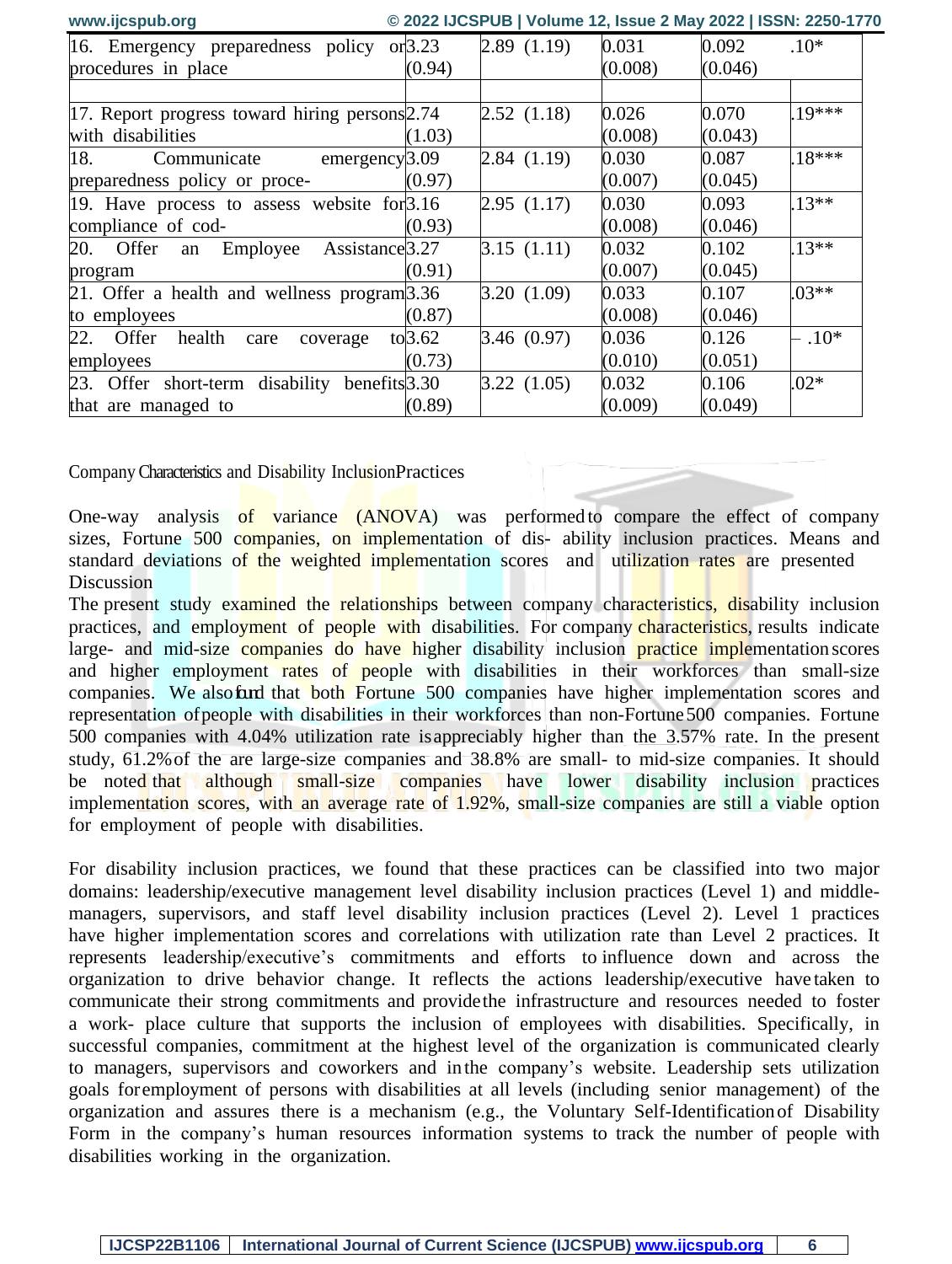Senior management is also mandated to conduct an annual review to evaluate disability inclusion efforts and outcome. To encourage unit heads, department heads, and project managers with hiring authority to hire and retain employees with disabilities, successful companies establish an enterprisewide accommodations budget line item to pay for applicant and employee accommodations. In addition to financial support, successful companies also ascertain the organization has in-house (or contractual) disability management specialists who are knowledgeable and have the expertise to manage issues related to the Rights of persons with disabilities act and job accommodations. Leadership of successful companies also underscores the importance of disability inclusion training (disability inclusion preparedness) for their managers and staff. Findings of Level 1 practices strongly supported the importance of the top down approach to change workplace culture and disability inclusion climate and to foster a welcoming climate for people with disabilities.

Level 2 practices have a focus on execution of disability inclusion practices by mid-level managers and staff to recruit, hire, and retain people with disabilities. For example, practices consist of collecting data and reporting progress toward hiring persons with disabilities to senior management, establishing a paid internship program for high school and college students with disabilities, partnering with state vocational rehabilitation agencies and community-based rehabilitation and health organizations to recruit qualified individuals with disabilities, and developing strategies to attract qualified applications from persons with disabilities. Other practices include presenting disability and employment as a topic in new employee orientation and in diversity and inclusion training and providing disability inclusion training for employees at all levels of the organization to demystify misperceptions about people with disabilities and their health conditions, job performance and social function ing. Interesting, in the demand-side employment literature, inclusion of disability in companies' diversity inclusion policies and procedures is a significant predictor of employment of people with disabilities in the workplace. However, in this study, the correlation between disability inclusion pol- icy and employment of people with disabilities is only  $0.17(p < .001$ ; midway between small to medium effect sizes). There are many disability-inclusion practices with higher correlations with utilization rate than inclusion of disability in diversity inclusion policies and procedures.

Our findings clearly indicate the significant role leader-

ship/senior management play in supporting or hindering the inclusion of people with disabilities in their workplaces, along with their influence on fostering an inviting atmosphere for people with disabilities to perform their jobs successfully in the organization. It underscores the importance of finding effective ways to connect with leadership/senior executives in order to promote employment opportunities for people with disabilities.

Implications for Disability Services Providers

People with disabilities have a human right to work. The positive effects of gainful employment on the health and well-being of people with disabilities are well documented However, the employment rate of people with disabilities is low compared to people without disabilities, making them vulnerable to the negative consequences of unemployment and poverty . It is alarming that in 2019, when the Indian economy was approaching full employment and managers were reporting a high demand for workers, employers were still not hiring large numbers of people with disabilities .With the COVID-19 pandemic, the Indian . economy is entering another recession When the supply of workers is higher than the demand for workers, employers will be even more reluctant to hire people with disabilities.

Transition specialists, VR counselors, and other disability services providers must use innovative strategies to identify employers who have a high propensity to hire people with disabilities and redouble their efforts to connect and cooperate with employers to identify types of workers and job positions they need to fill and provide appropriate training for their clients to fill those positions. In the cur- rent study, large companies, Fortune 500 companies, were most receptive to hiring people with disabilities. Leadership and district managers in state vocational rehabilitation